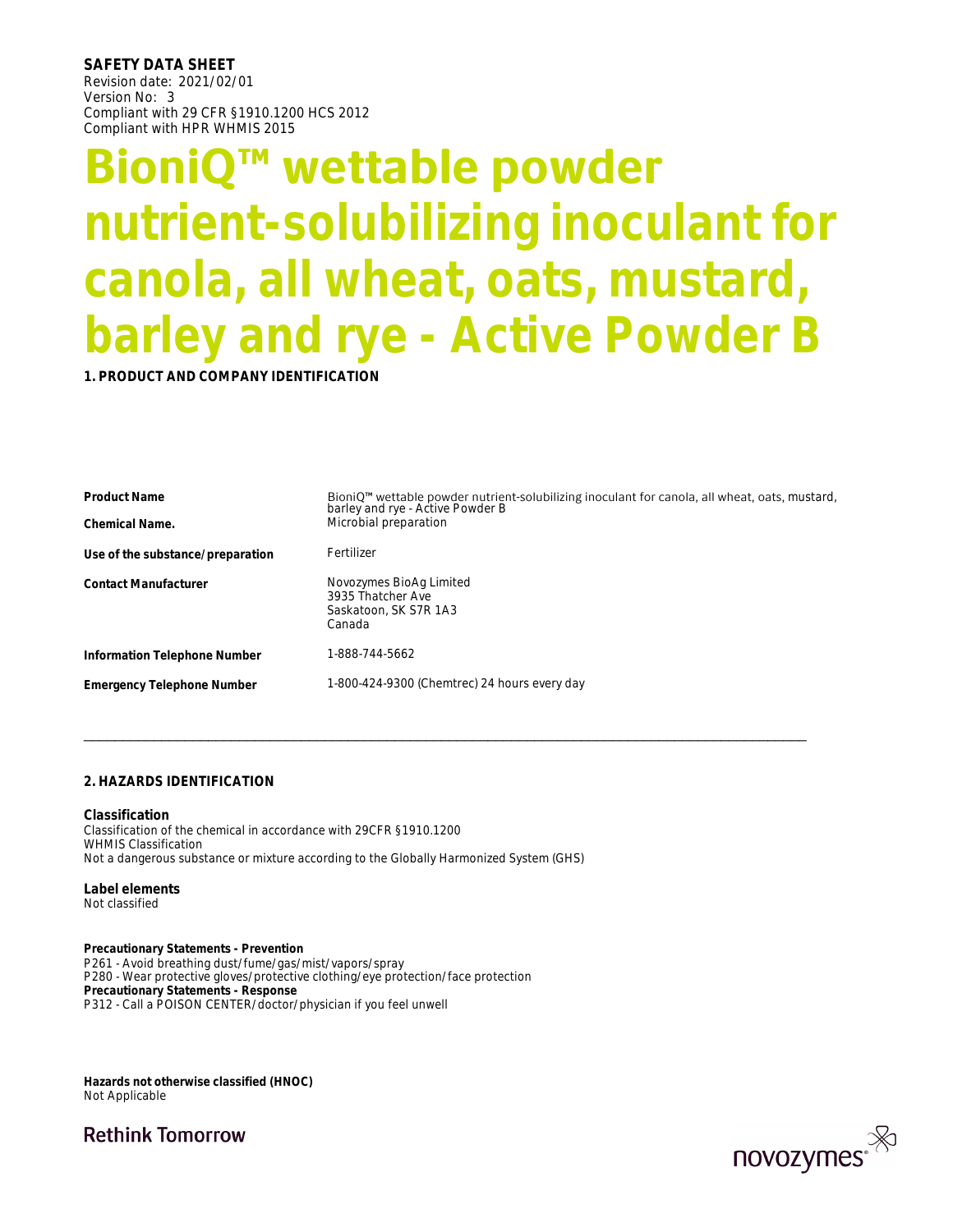| barley and rye - Active Powder B<br>Revision date: 2021/02/01<br>Version No: 3 |                                                                                                                 |
|--------------------------------------------------------------------------------|-----------------------------------------------------------------------------------------------------------------|
| 3. COMPOSITION/INFORMATION ON INGREDIENTS                                      |                                                                                                                 |
|                                                                                | The product contains no substances which at their given concentration, are considered to be hazardous to health |
| 4. FIRST AID MEASURES                                                          |                                                                                                                 |
| Eye Contact                                                                    | Rinse thoroughly with plenty of water for at least 15 minutes and consult a physician.                          |
| <b>Skin Contact</b>                                                            | Wash off immediately with soap and plenty of water.                                                             |
| Inhalation                                                                     | Move to fresh air.                                                                                              |
| Ingestion                                                                      | Clean mouth with water and afterwards drink plenty of water.                                                    |
| Notes to Physician                                                             | Treat symptomatically                                                                                           |
| 5. FIRE-FIGHTING MEASURES                                                      |                                                                                                                 |
| <b>Flammable Properties</b>                                                    | Slightly flammable according to HMIS criteria.                                                                  |
|                                                                                |                                                                                                                 |

| <b>Flammable Properties</b>                                                                                                | Slightly flammable according to HMIS criteria.                           |  |
|----------------------------------------------------------------------------------------------------------------------------|--------------------------------------------------------------------------|--|
| Suitable Extinguishing Media                                                                                               | Use water spray, alcohol-resistant foam, dry chemical or carbon dioxide. |  |
| Unsuitable Extinguishing Media                                                                                             | None.                                                                    |  |
| <b>Hazardous Combustion Products</b>                                                                                       | None.                                                                    |  |
| Specific Hazards Arising from the Chemical May cause allergic respiratory reaction.                                        |                                                                          |  |
| Protective Equipment and Precautions for Self-contained breathing apparatus and standard turn-out apparel.<br>Firefighters |                                                                          |  |
|                                                                                                                            |                                                                          |  |
| 6. ACCIDENTAL RELEASE MEASURES                                                                                             |                                                                          |  |
| <b>Personal Precautions</b>                                                                                                | For personal protection see section 8.                                   |  |
|                                                                                                                            |                                                                          |  |

| <b>Personal Precautions</b>      | For personal protection see section 8.                                                                                                                                                                                                                                                                                                                                                                                                                  |
|----------------------------------|---------------------------------------------------------------------------------------------------------------------------------------------------------------------------------------------------------------------------------------------------------------------------------------------------------------------------------------------------------------------------------------------------------------------------------------------------------|
| <b>Environmental Precautions</b> | Collect spillage.                                                                                                                                                                                                                                                                                                                                                                                                                                       |
| Methods for cleaning up          | Avoid formation of dust and aerosols.                                                                                                                                                                                                                                                                                                                                                                                                                   |
|                                  | Spilled preparation should be removed immediately to avoid formation of dust from dried preparation.<br>Take up by mechanical means preferably by a vacuum cleaner equipped with a HEPA (High Efficiency<br>Particulate Air) filter. Flush remainder carefully with plenty of water. Avoid splashing, high pressure<br>washing or compressed air cleaning to avoid formation of aerosols. Ensure sufficient ventilation. Wash<br>contaminated clothing. |
| Other Information                | For personal protection see section 8.                                                                                                                                                                                                                                                                                                                                                                                                                  |

\_\_\_\_\_\_\_\_\_\_\_\_\_\_\_\_\_\_\_\_\_\_\_\_\_\_\_\_\_\_\_\_\_\_\_\_\_\_\_\_\_\_\_\_\_\_\_\_\_\_\_\_\_\_\_\_\_\_\_\_\_\_\_\_\_\_\_\_\_\_\_\_\_\_\_\_\_\_\_\_\_\_\_\_\_\_\_\_\_\_\_\_\_



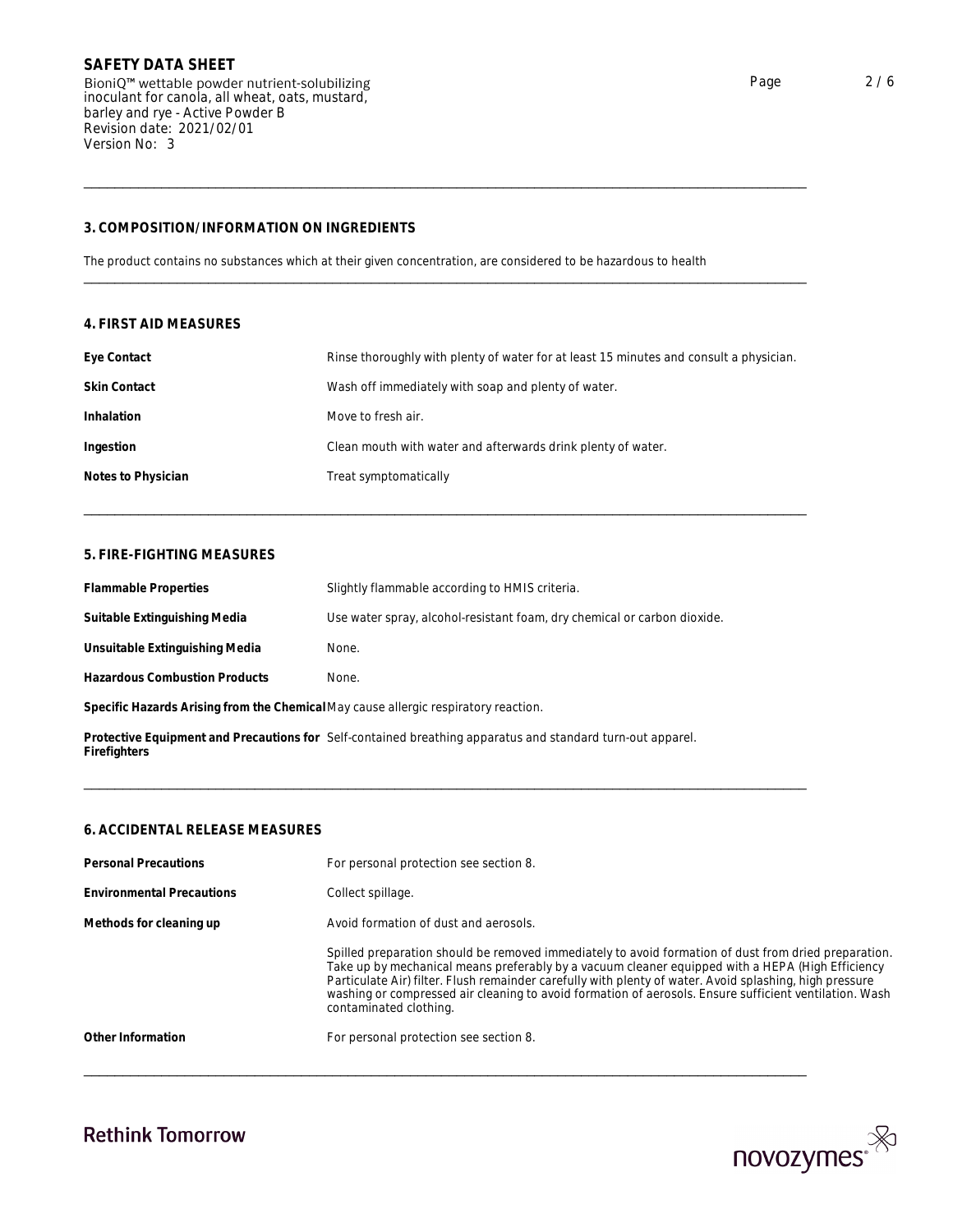BioniQ™ wettable powder nutrient-solubilizing inoculant for canola, all wheat, oats, mustard, barley and rye - Active Powder B Revision date: 2021/02/01 Version No: 3

## **7. HANDLING AND STORAGE**

| Handling                                            | Avoid formation of dust and aerosols.<br>Ensure adequate ventilation<br>This product is fine powder product. Dust exposure is to be expected during handling. Wear<br>appropiate mask protection see section 8.                                                                                     |
|-----------------------------------------------------|-----------------------------------------------------------------------------------------------------------------------------------------------------------------------------------------------------------------------------------------------------------------------------------------------------|
| Storage<br>Temperature<br><b>Storage Conditions</b> | Keep tightly closed in a dry and cool place.<br>$0-20^{\circ}$ C (32-68 $^{\circ}$ F).<br>In unbroken packaging - dry and protect from the sun. The product has been formulated for optimal<br>stability. Extended storage or adverse conditions such as higher temperatures or higher humidity may |
|                                                     | lead to a higher dosage requirement.                                                                                                                                                                                                                                                                |
| 8. EXPOSURE CONTROLS / PERSONAL PROTECTION          |                                                                                                                                                                                                                                                                                                     |

| Occupational exposure controls<br><b>Engineering Controls</b> | Ensure adequate ventilation, especially in confined areas<br>Maintain good conditions of industrial hygiene. Some processes may require enclosures, local exhaust<br>ventilation, or other engineering controls to control airborne levels. Additional handling and<br>healthy/safety information is available upon request |
|---------------------------------------------------------------|-----------------------------------------------------------------------------------------------------------------------------------------------------------------------------------------------------------------------------------------------------------------------------------------------------------------------------|
| Personal Protective Equipment                                 | In case of insufficient ventilation wear suitable respiratory equipment that meets HEPA/P100                                                                                                                                                                                                                                |
| Respiratory protection                                        | specifications                                                                                                                                                                                                                                                                                                              |
| Eye Protection                                                | Wear safety glasses with side shields (or goggles)                                                                                                                                                                                                                                                                          |
| Skin and body protection                                      | No special technical protective measures are necessary                                                                                                                                                                                                                                                                      |
| General Hygiene Considerations                                | Handle in accordance with good industrial hygiene and safety practice                                                                                                                                                                                                                                                       |
| Environmental exposure controls                               | Local authorities should be advised if significant spillages cannot be contained                                                                                                                                                                                                                                            |
| 9. PHYSICAL AND CHEMICAL PROPERTIES                           |                                                                                                                                                                                                                                                                                                                             |
| Physical state                                                | Powder                                                                                                                                                                                                                                                                                                                      |
| Color                                                         | No information available                                                                                                                                                                                                                                                                                                    |
| $\bigcap$ dor                                                 | Clight formentation ador                                                                                                                                                                                                                                                                                                    |

|                                         | Powder                   |
|-----------------------------------------|--------------------------|
| Physical state<br>Color                 | No information available |
| Odor                                    | Slight fermentation odor |
| Odor treshold                           | No information available |
|                                         |                          |
| <b>Boiling Point/Range</b>              | No information available |
| Melting Point/Range                     | No information available |
| <b>Flash Point</b>                      | No information available |
| Freezing point 1                        | No information available |
| Flammability (solid, gas)               | No information available |
| <b>Explosive Properties</b>             | No information available |
| <b>Oxidizing Properties</b>             | No information available |
| Autoignition temperature                | No information available |
| Vapor Pressure                          | No information available |
| Decomposition temperature               | No information available |
| Vapor Density                           | No information available |
| Density (g/ml)                          | 0.5                      |
| Evaporation rate                        | No information available |
| Solubility                              | No information available |
| Partition Coefficient (n-octanol/water) | No information available |
| Viscosity                               | No data available        |
|                                         |                          |

\_\_\_\_\_\_\_\_\_\_\_\_\_\_\_\_\_\_\_\_\_\_\_\_\_\_\_\_\_\_\_\_\_\_\_\_\_\_\_\_\_\_\_\_\_\_\_\_\_\_\_\_\_\_\_\_\_\_\_\_\_\_\_\_\_\_\_\_\_\_\_\_\_\_\_\_\_\_\_\_\_\_\_\_\_\_\_\_\_\_\_\_\_

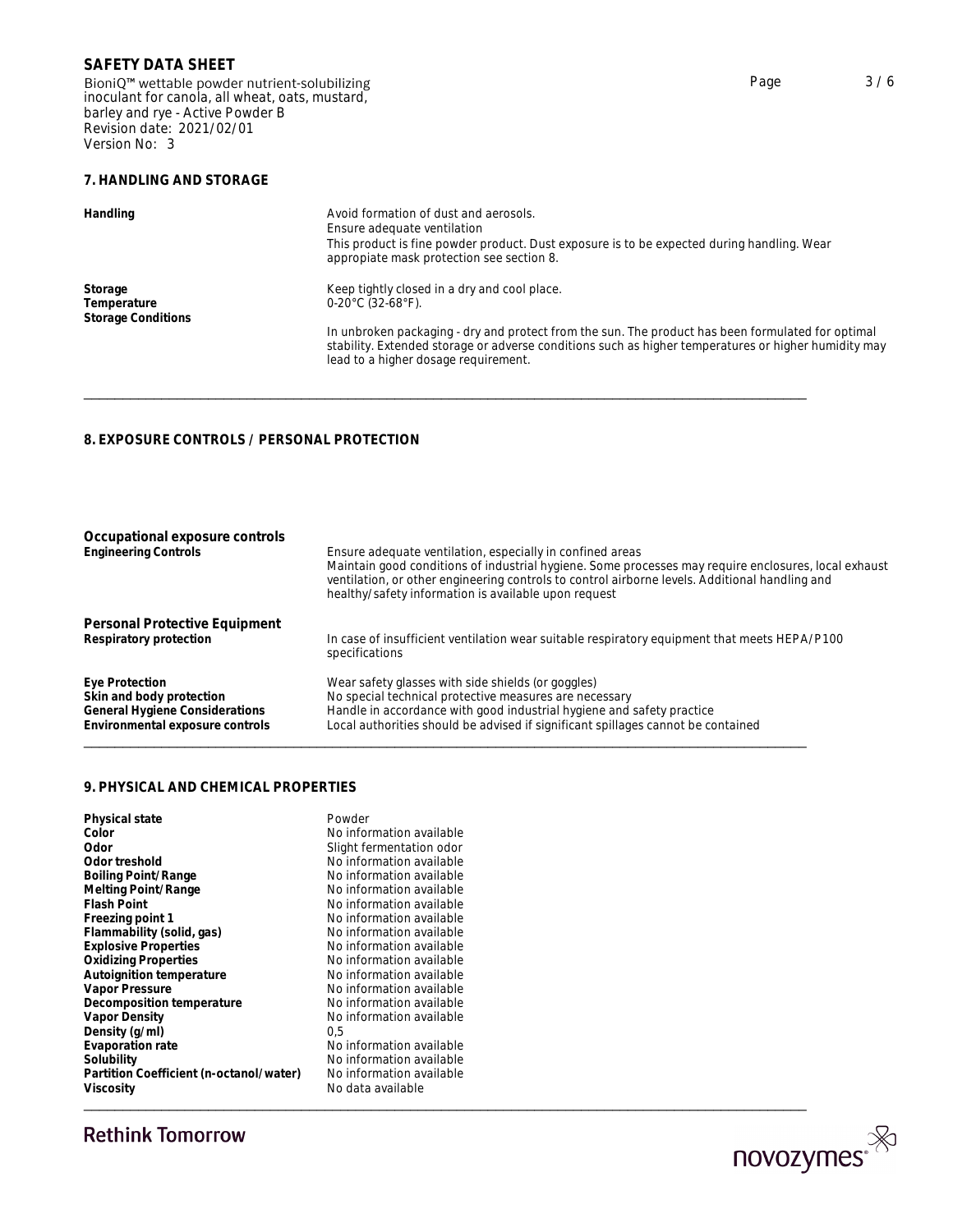BioniQ™ wettable powder nutrient-solubilizing inoculant for canola, all wheat, oats, mustard, barley and rye - Active Powder B Revision date: 2021/02/01 Version No: 3

### **10. STABILITY AND REACTIVITY**

**Chemical stability** Stable under recommended storage conditions

**Conditions to Avoid** Avoid dust formation

**Materials to avoid** None

**Hazardous Decomposition Products** None

**Possibility of hazardous reactions** None

And dust formation<br>
Materials to avoid<br>
Materials to avoid<br>
Materials to avoid<br>
Mone<br>
Hazardous Decomposition Products<br>
None<br>
Mone<br>
Internation on toxicological effects<br>
Inhalation<br>
Information on toxicological effects<br>
In **Information on toxicological effects Inhalation** Inhalation of dust in high concentration may cause irritation of respiratory system Information on toxicological effects<br>Inhalation<br>Inhalation<br>Eye contact<br>Eye contact<br>With the eyes can lead to mechanical irritation<br>Dust contact with the eyes can lead to mechanical irritation<br>Toxicity<br>12. ECOLOGICAL INFORM

**Eye contact** Dust contact with the eyes can lead to mechanical irritation

**Toxicity**  Contains no hazardous ingredients according to GHS

**Persistence/Degradability**  Inherently biodegradable

**Bioaccumulative Potential**  Bioaccumulation is unlikely

**Mobility in soil** Not relevant

Persistence/Degradability<br>Inherently biodegradable<br>Bioaccumulation is unlikely<br>Bioaccumulation is unlikely<br>Mobility in soil<br>Not relevant<br>13. DISPOSAL CONSIDERATIONS<br>Disposal of wastes<br>Disposal of wastes **Disposal of wastes** Dispose of in accordance with local regulations.

**Contaminated Packaging**

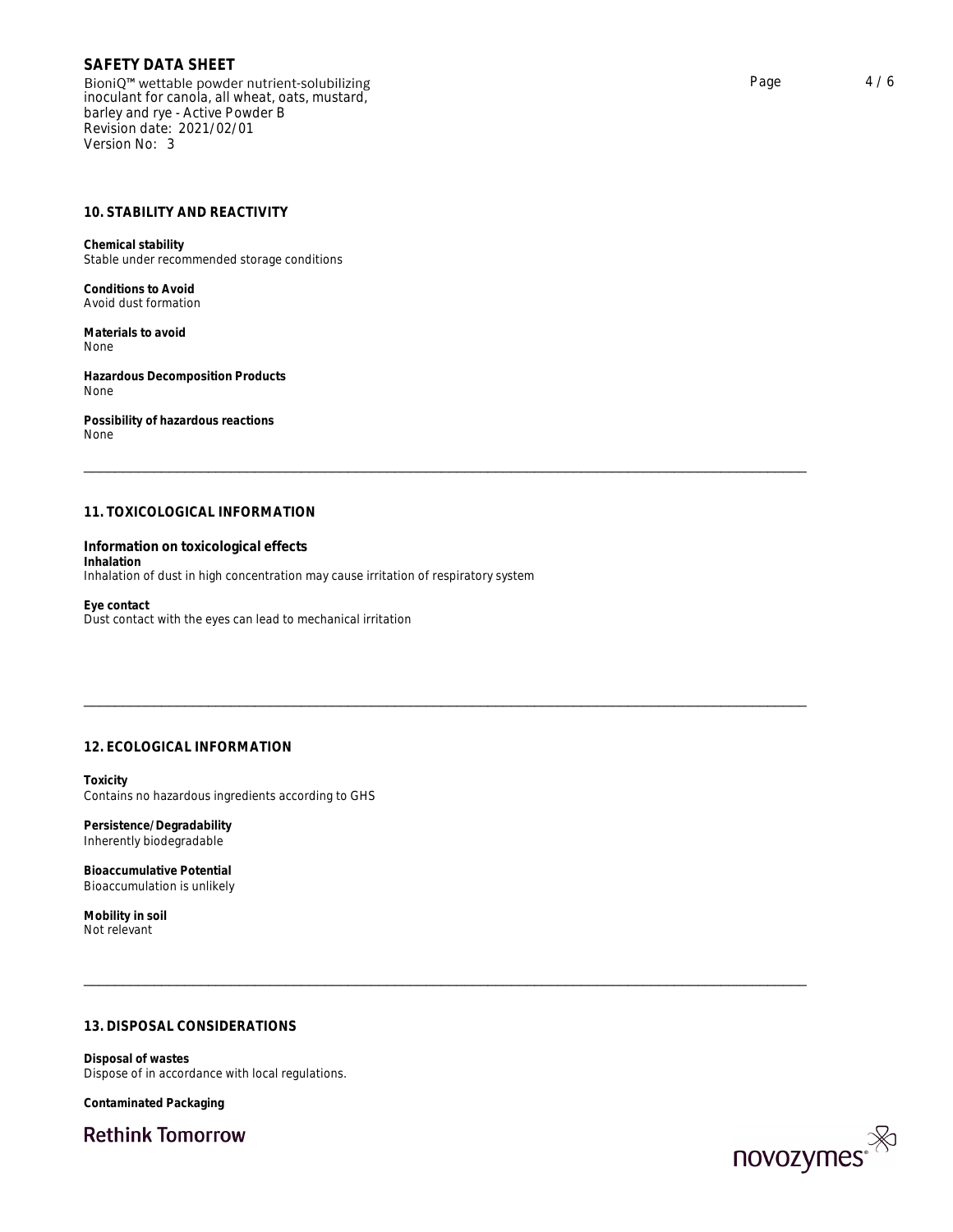BioniQ™ wettable powder nutrient-solubilizing inoculant for canola, all wheat, oats, mustard, barley and rye - Active Powder B Revision date: 2021/02/01 Version No: 3  $\begin{tabular}{lllllllll} \textsf{SAFETY DATA SHEET} \\\textsf{BioniQ}^{\textrm{m}} \text{wettable powder nutrient-solubilizing} \\\textsf{inocular for canola, all wheat, oats, mustard, \\\textsf{barly and re_ye. Active Power B} \\\textsf{Revision adre. } 2021/02/01 \\\textsf{Revision andre. } 3 \\\textsf{Dispose of wastes in an approved waste disposal facility. \end{tabular} \\\ \begin{tabular}{lllllllll} \textsf{Dispose of wastes in an approved waste disposal facility.} \\\ \textsf{ThisToRNSPORT INFORMATION} \\\textsf{Transport Requirements} \\\textsf{No dangerous goods according to transport regulations} \\\text$ 

Dispose of wastes in an approved waste disposal facility.

**Transport Regulations** No dangerous goods according to transport regulations No special precautions required

**Transport hazard class(es)** not applicable

**Packing group** not applicable

**Environmental hazards** not applicable

riansport regulations<br>No dangerous goods according to transport regulations<br>No special precautions required<br>ont applicable<br>pracking group<br>not applicable<br>for the special research and applicable<br>ont applicable<br>ont applicable **USA, Federal Regulations TSCA Inventory** All ingredients are listed on TSCA inventory **SARA 313** Section 313 of Title III of the Superfund Amendments and Reauthorization Act of 1986 (SARA). This product does not contain any chemicals which are subject to the reporting requirements of the Act and 40 CFR Part 372.

### **SARA 311/312 Hazardous Categorization**

| Acute health hazard                                        | Nο |  |
|------------------------------------------------------------|----|--|
| Chronic Health Hazard                                      | No |  |
| Fire hazard                                                | No |  |
| Sudden Release of Pressure Hazard                          | No |  |
| Reactive Hazard                                            | No |  |
| USA, State Regulations                                     |    |  |
| California Proposition 65                                  |    |  |
| This product does not contain any Proposition 65 chemicals |    |  |
|                                                            |    |  |

### **Canada**

**DSL/NDSL** Complies **WHMIS Statement** This product has been classified in accordance with the hazard criteria of the Hazardous Products Regulations (HPR) and the SDS contains all the information required by WHMIS 2015. USA, State Regulations<br>California Proposition 65<br>This product does not contain any Proposition 65 chemicals<br>Canada<br>WHMIS Statement<br>Complies<br>This product has been classified in accordance with the hazard criteria of the Haz

| Training advice    | Contact Novozymes Customer Support Centre.                                                                                                                                                                                                                                                                                                                                                                                                                                                                                                       |
|--------------------|--------------------------------------------------------------------------------------------------------------------------------------------------------------------------------------------------------------------------------------------------------------------------------------------------------------------------------------------------------------------------------------------------------------------------------------------------------------------------------------------------------------------------------------------------|
| GHS-Classification | The GHS calculation method has been used for classification of this mixture.                                                                                                                                                                                                                                                                                                                                                                                                                                                                     |
| Disclaimer         | The information provided on this SDS is correct to the best of our knowledge, information and belief at<br>the date of its publication. The information given is designed only as a quide for safe handling, use,<br>processing, storage, transportation, disposal and release and is not to be considered as a warranty or<br>quality specification. The information relates only to the specific material designated and may not be<br>valid for such material used in combination with any other material or in any process, unless specified |